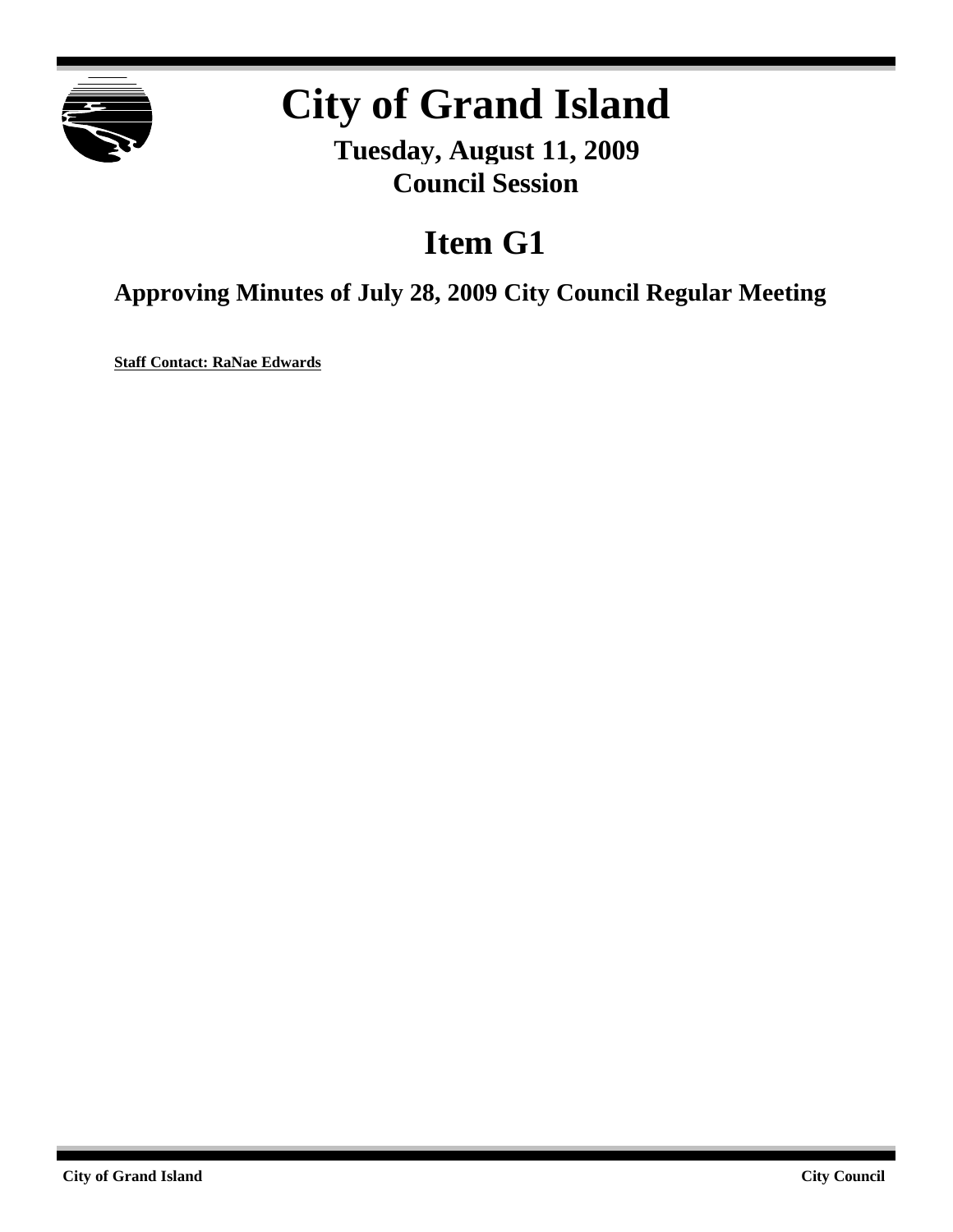#### CITY OF GRAND ISLAND, NEBRASKA

#### MINUTES OF CITY COUNCIL REGULAR MEETING July 28, 2009

Pursuant to due call and notice thereof, a Regular Meeting of the City Council of the City of Grand Island, Nebraska was conducted in the Council Chambers of City Hall, 100 East First Street, on July 28, 2009. Notice of the meeting was given in *The Grand Island Independent* on July 22, 2009.

Mayor Hornady called the meeting to order at 7:00 p.m. The following City Council members were present: Meyer, Niemann, Gilbert, Carney, Ramsey, Nickerson, Zapata and Gericke. Councilmember's Haase and Dugan were absent. The following City Officials were present: City Administrator Jeff Pederson, Deputy City Clerk Paul Briseno, Finance Director David Springer, City Attorney Dale Shotkoski, and Public Works Director Steve Riehle.

#### INVOCATION was given by Mayor Hornady followed by the PLEDGE OF ALLEGIANCE.

MAYOR COMMUNICATION:Mayor Hornady introduced Community Youth Council member Lauren Cantrell. Mentioned was an invitation to the community for the Movie in the Park event this Friday, July 31 at Stolley Park beginning at 7:30 p.m.

#### PRESENTATIONS AND PROCLAMATIONS:

Recognition of 2008-2009 Community Youth Council. Wendy Myer-Jerke, Public Information Officer gave a short presentation and video of activities of the CYC students over the past year. The Mayor and City Council recognized the following Community Youth Council (CYC) members: Sophomores – Lauren Cantrell, Danielle Jim, Ava Mackey, Katrina Molholm, Garrett Coble, and Andres Gamboa: Juniors – Audie Aguilar, Miranda Baxter, Sarah Stoltenberg, Zach Stauffer, and Austin Witmer: Seniors – Kayla Harris, Paige Liess, Claire Mackey, Michael Rivera, Zach Schultz, Malorie Meier, Sammy Saiyavongsa, Sam Schneider, Caitlynn Schwehn, Mikayla Walsh, and Emily Michael. Board Members – Carole Ostdiek, Celine Stahlnecker, and Butch Hurst. Those not present were: CYC students: Garrett Coble, Andres Gamboa, Zach Stauffer, Austin Witmer, Mikayla Walsh, Emily Michael and Board Members – Adrian Velez, Ed Jarosik, Darren Sanchez, Liz Mayfield, and Randy See.

#### PUBLIC HEARINGS:

Public Hearing on Request from Hornady FLP on Behalf of Midland Telecom for a Conditional Use Permit for a Communications Tower Located at 3625 West Old Potash Highway. Craig Lewis, Building Department Director reported that Patrick Buettner, representing Midland Telecom, Telephone Systems of NE, Inc. had submitted an application to allow for the construction of a 190 foot lattice telecommunication tower located at 3625 West Old Potash Highway. Staff recommended approval with a 15 foot setback. No public testimony was heard.

Public Hearing on Acquisition of Detention Cell Land in Lots Two (2) and Three (3) and Outlot A of Springdale Second Subdivision (Springdale, LLC). Steve Riehle, Public Works Director reported that Karen Bredthauer, developer of Springdale Subdivision was willing to donate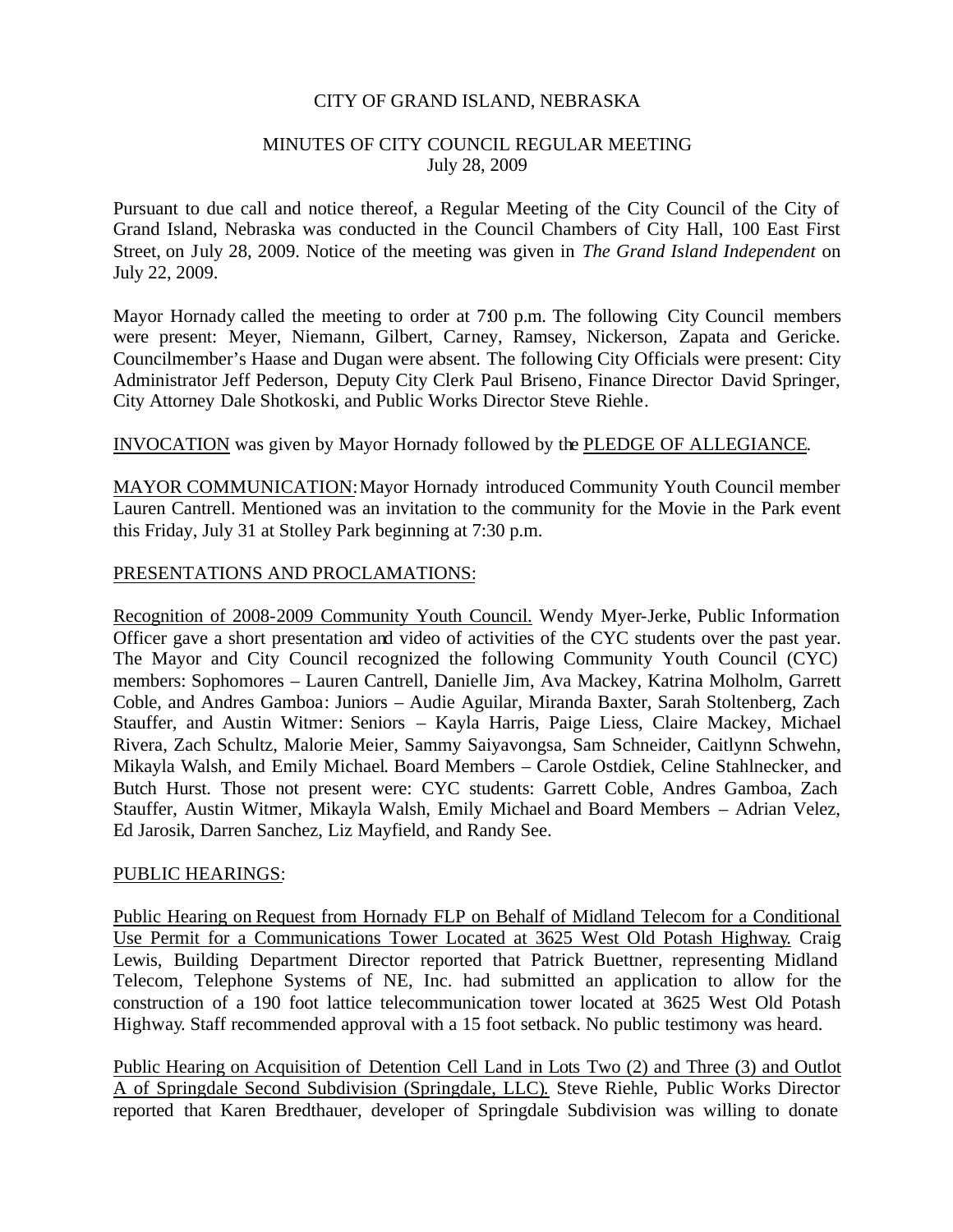detention cell land along with ingress/egress easements for access to the cell to the city. Staff recommended approval. No public testimony was heard.

CONSENT AGENDA: Consent Agenda Item G-9 was pulled for further discussion. Motion by Zapata, second by Ramsey to approve the Consent Agenda excluding Item G-9. Upon roll call vote, all voted aye. Motion adopted.

Approving Minutes of July 13, 2009 Annual Joint Central District Health Department Meeting.

Approving Minutes of July 14, 2009 City Council Regular Meeting.

Approving Minutes of July 21, 2009 City Council Study Session.

Approving Re-Appointments of Marv Webb, Mike Wenzl, Todd Enck, and New Appointment of Brad Kissler to the Building Code Advisory Board.

Approving Re-Appointments of Al Avery, Glen Murray, John Schultz, Mike Nolan and Karen Bredthauer and New Appointment of Deb Trosper to the Zoning Board of Adjustment.

#2009-175 – Approving FY 2009-2010 Annual Budget for Business Improvement District #4, South Locust Street from Stolley Park Road to Fonner Park Road, and Setting Date for Board of Equalization.

#2009-176 – Approving FY 2009-2010 Annual Budget for Business Improvement District #6, Second Street, and Setting Date for Board of Equalization.

#2009-177 – Approving FY 2009-2010 Annual Budget for Business Improvement District #7, South Locust Street from Highway 34 to Stolley Park Road, and Setting Date for Board of Equalization.

#2009-179 – Approving Acquisition of Detention Cell Land in Lots Two (2) and Three (3) and Outlot A of Springdale Second Subdivision (Springdale, LLC).

#2009-180 – Approving Supplemental Agreement No. 1 with NDOR for South Locust Street Phase 2 (Northbound) Roadway Construction.

#2009-181 – Approving Change Order No. 1 for Asphalt Maintenance Project 2009-AC-1 with J.I>L> Asphalt Paving Company of Grand Island, Nebraska for an Increase of \$46,939.98 and a Revised Contract Amount of \$723,698.48.

#2009-182 – Approving Change Order No. 1 for Sanitary Sewer District No. 76 Replacement; Vine Street, Between Ashton Avenue and Koenig Street with The Diamond Engineering Company of Grand Island, Nebraska for an Increase of \$4,000.00 and a Revised Contract Amount of \$215,322.19.

#2009-183 – Approving Purchase of a Skid Steer Loader for Use in Concrete Repair Operations at the Streets Division of the Public Works Department with Central Nebraska Bobcat of Grand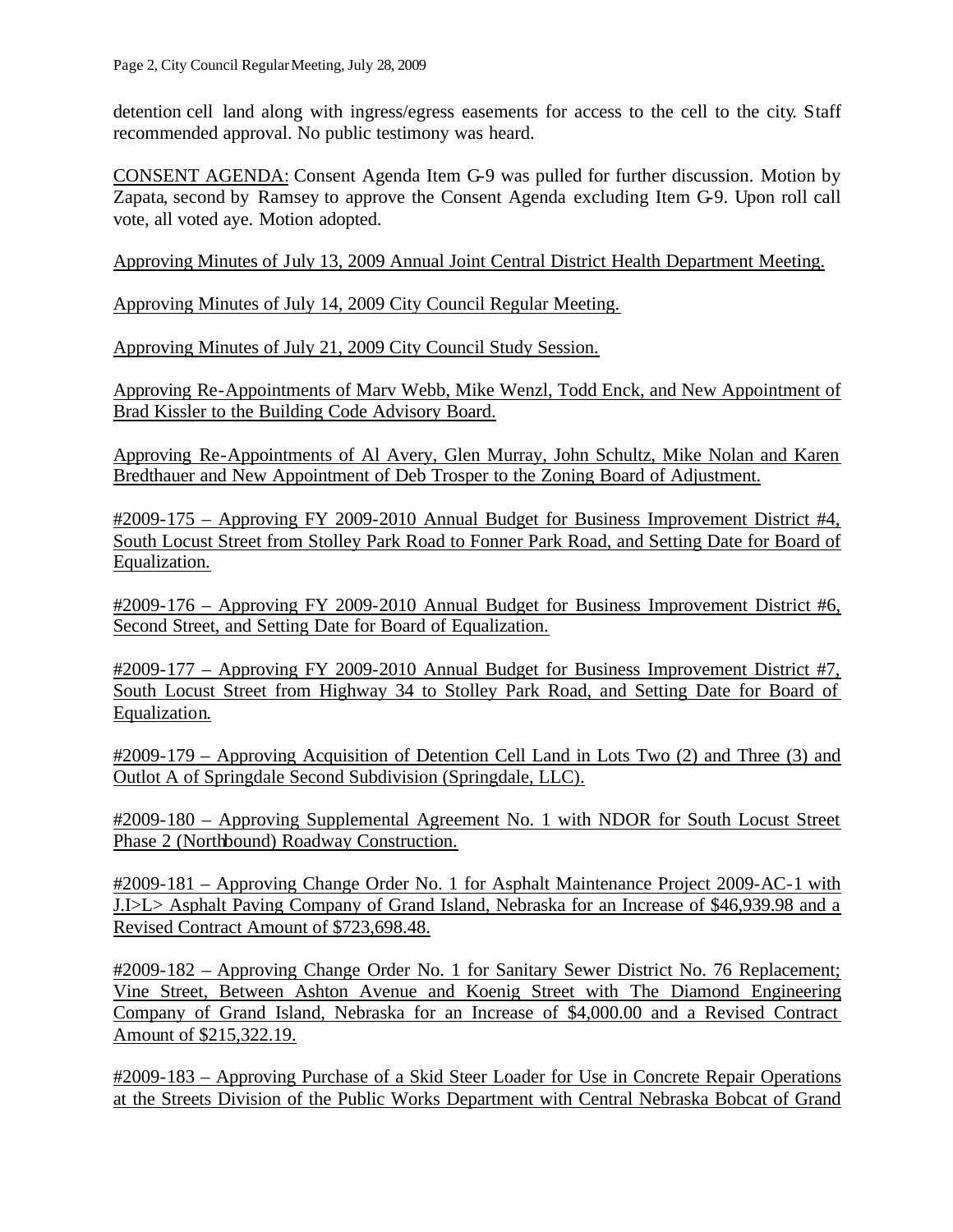Island, Nebraska in an Amount of \$24,730.59 plus trade in of \$22,105.59 for a Total Amount of \$2,625.00.

#2009-184 – Approving Deed of Reconveyance of Property at Lot 1 Platte Valley Industrial Park (Grand Island Area Economic Development Corporation).

#2009-185 – Approving Extension Request for Community Development Block Grant #08-CR-002 Phase 3.

#2009-186 – Approving Bid Award for Ambulance Remount with Arrow Manufacturing, Inc. of Rock Rapids, Iowa in an Amount of \$79,914.00.

#2009-187 – Approving Engineering Services for the Veterans Home Complex with Olsson Associates of Grand Island and Lincoln, Nebraska in an Amount of \$29,800.00.

Consideration of City Council Result Maps.

#2009-178 – Approving FY 2009-2010 Annual Budget for Business Improvement District #8, Downtown, and Setting date for Board of Equalization. Councilmember Carney inquired of the accounting cost provided by the city, other revenue line item, who sets the levy amount, and the amount the Chamber receives for administration of the business improvement district. Dave Springer, Finance Director, advised Councilmember Carney that the city charges \$4,000 for accounting services, donations and fundraising are identified within the other revenue line item, the Council sets the levy amount, and the Chamber charges \$20,000 annually.

Motion by Meyer, second by Gericke to approve Resolution #2009-178. Upon roll call vote, all voted aye. Motion adopted.

#### REQUESTS AND REFERRALS:

Consideration of Request from Hornady FLP on Behalf of Midland Telecom for a Conditional Use Permit for a Communications Tower Located at 3625 West Old Potash Highway. This item related to the aforementioned Public Hearing. Mayor Hornady excused herself due to a conflict of interest and President Robert Meyer took her place. Councilmember Gilbert asked staff if this was the appropriate time to bring this county industrial track into the city as its use has changed. City Attorney, Dale Shotkoski and Building Director, Craig Lewis did not agree. City Administrator Jeff Pederson also spoke to the issue stating it would be appropriate to address the annexation of the property in the future pending league discussion. Councilmember's Meyer and Carney also discussed the issue.

Motion by Nickerson, second by Gericke to approve the request from Hornady FLP on behalf of Midland Telecom for a conditional Use Permit for a Communications Tower Located at 3625 West Old Potash Highway with the condition that the applicant will conform with the purpose of the zoning regulations of 15 foot set back. Upon roll call vote, Councilmember's Meyer, Niemann, Carney, Ramsey, Zapata, Nickerson, and Gericke voted aye. Councilmember Gilbert voted no. Motion adopted.